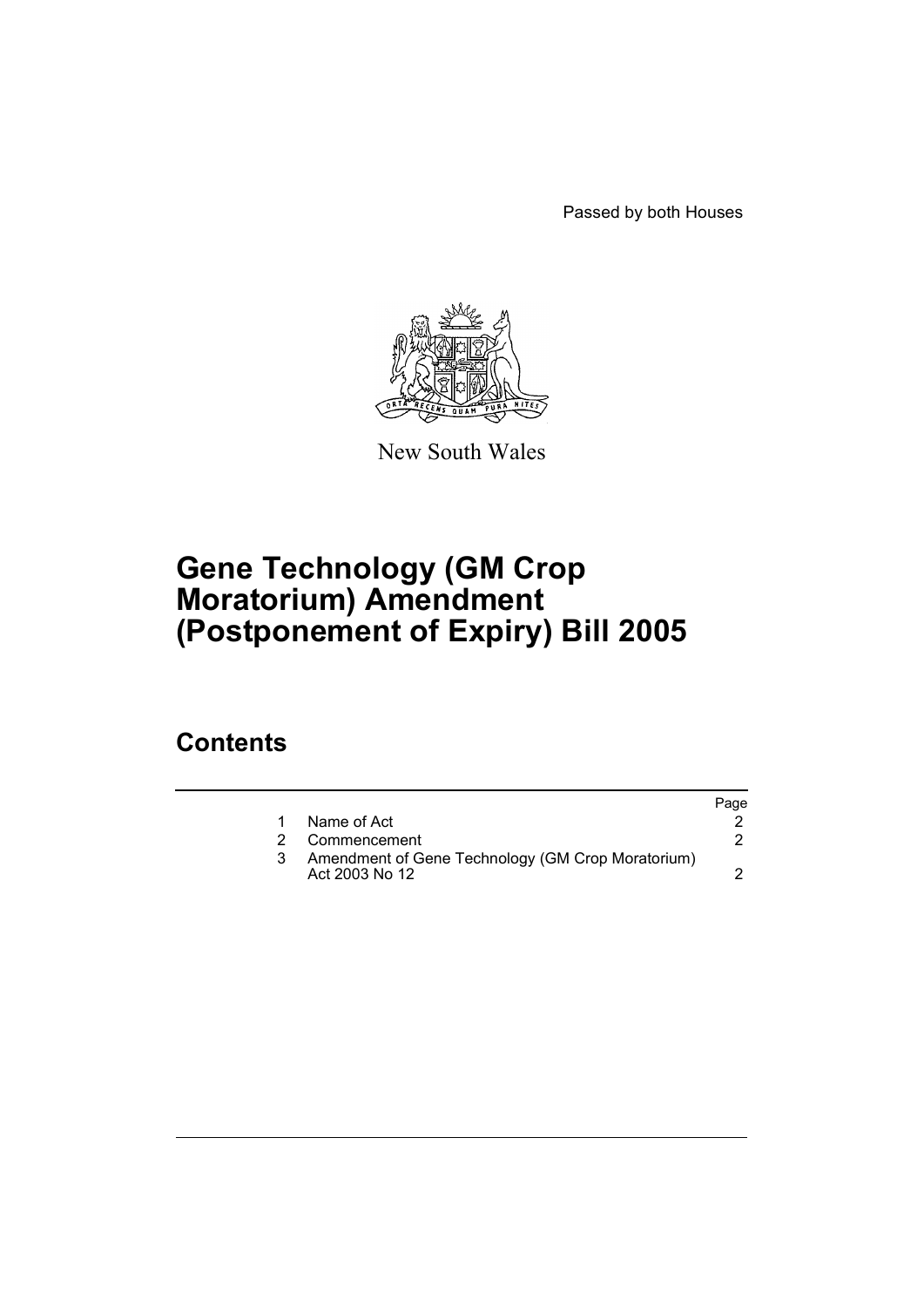*I certify that this PUBLIC BILL, which originated in the LEGISLATIVE ASSEMBLY, has finally passed the LEGISLATIVE COUNCIL and the LEGISLATIVE ASSEMBLY of NEW SOUTH WALES.*

> *Clerk of the Legislative Assembly. Legislative Assembly, Sydney, , 2005*



New South Wales

## **Gene Technology (GM Crop Moratorium) Amendment (Postponement of Expiry) Bill 2005**

Act No , 2005

An Act to amend the *Gene Technology (GM Crop Moratorium) Act 2003* to postpone the expiry of that Act from 3 March 2006 to 3 March 2008.

*I have examined this Bill, and find it to correspond in all respects with the Bill as finally passed by both Houses.*

*Chairman of Committees of the Legislative Assembly.*